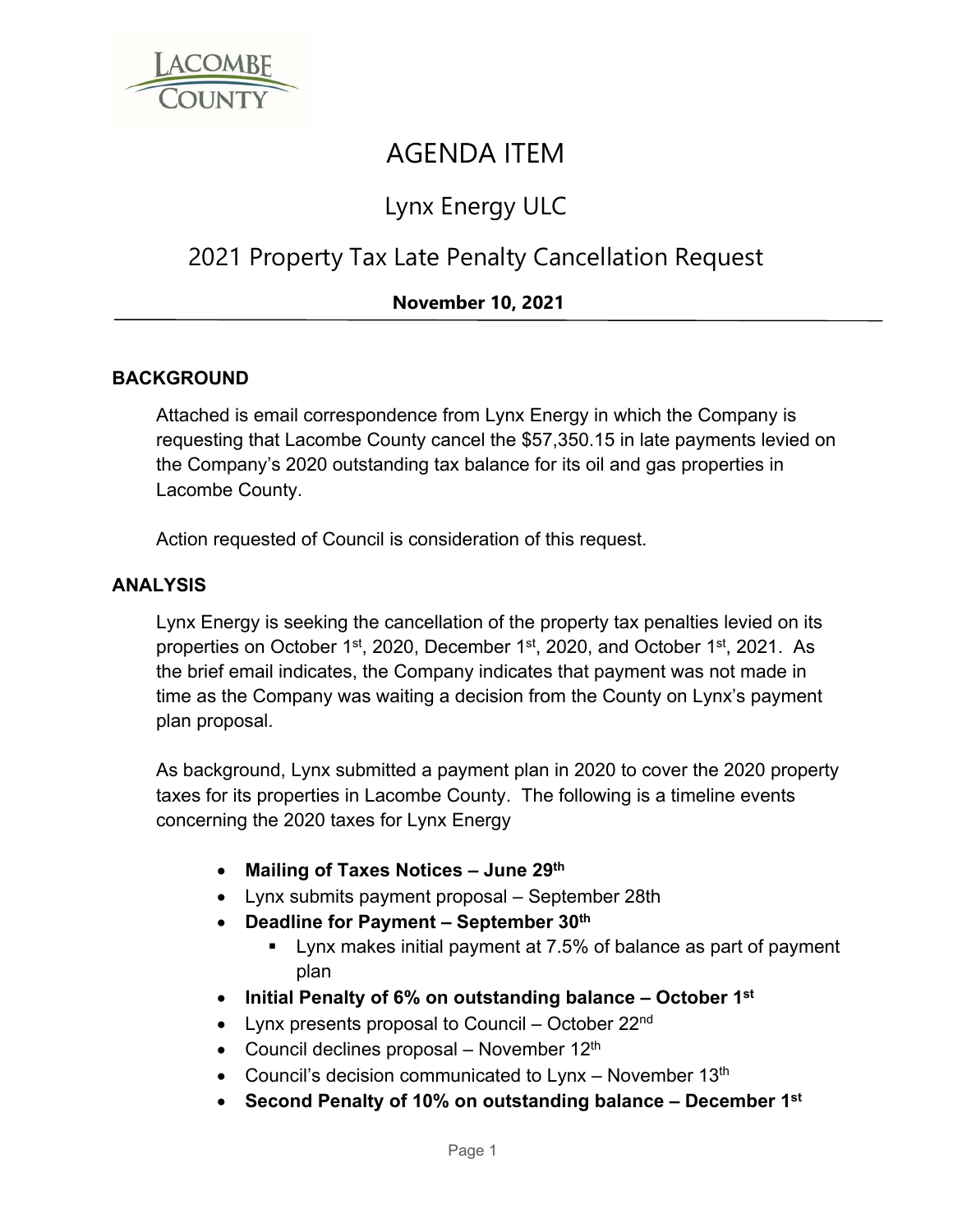

- Lynx pays balance of 2020 levy December  $30<sup>th</sup>$
- 2020 Balance remains equal to penalties levied during year.
- **Lynx pays 2021 property taxes (excluding 2020 penalty) September 30th**
- **Initial Penalty of 6% on outstanding 2021 balance October 1st**

As identified above, penalties are levied on October 1<sup>st</sup> and December 1<sup>st</sup> each year in accordance with Bylaw 1326/20. A penalty of 6% is levied in October and a further penalty of 10% is levied in December. There are no other penalties levied during the year. Penalties, once levied, form part of the outstanding taxes for a property. Accordingly, only Council, by resolution, has the authority to cancel these penalties.

The County receives a number of these requests on an annual basis. In the past, Council has been firm in denying these requests. Requests have been granted only in situations where the County erred in in assessing or taxing a property or made an error which caused or contributed to the payment not being made prior to the penalty date. In this case, only a portion of taxes were paid prior to the September 30<sup>th</sup> deadline and the balance was not made until after November 30<sup>th</sup> deadline even though they were aware of Council's decision on November 13<sup>th</sup>. As a result, penalties from 2020 remain outstanding and a penalty was levied on October 1<sup>st</sup>, 2021, as there was still a balance on these accounts.

The County had already extended the payment deadline from August  $31<sup>st</sup>$  to September 30<sup>th</sup> to reflect the impact of Covid on local taxpayers. If Council were to cancel the penalties levied against this tax account, it may be difficult to defend the denial of future requests involving similar or slightly dissimilar circumstances. As such, Council must be cognizant of the precedent that may be established in doing so.

#### Alternatives:

- 1. Deny the Request (by defeating the proposed resolution) (Administrative recommendation)
- 2. Approve the cancellation of late payment penalties of \$57,350.15, as requested by the property owner.
- 3. Take other action(s) as determined by Council.

#### **BUDGET IMPLICATIONS**

Any cancellation of late payment penalties will result in a reduction of late payment revenue of a corresponding amount.